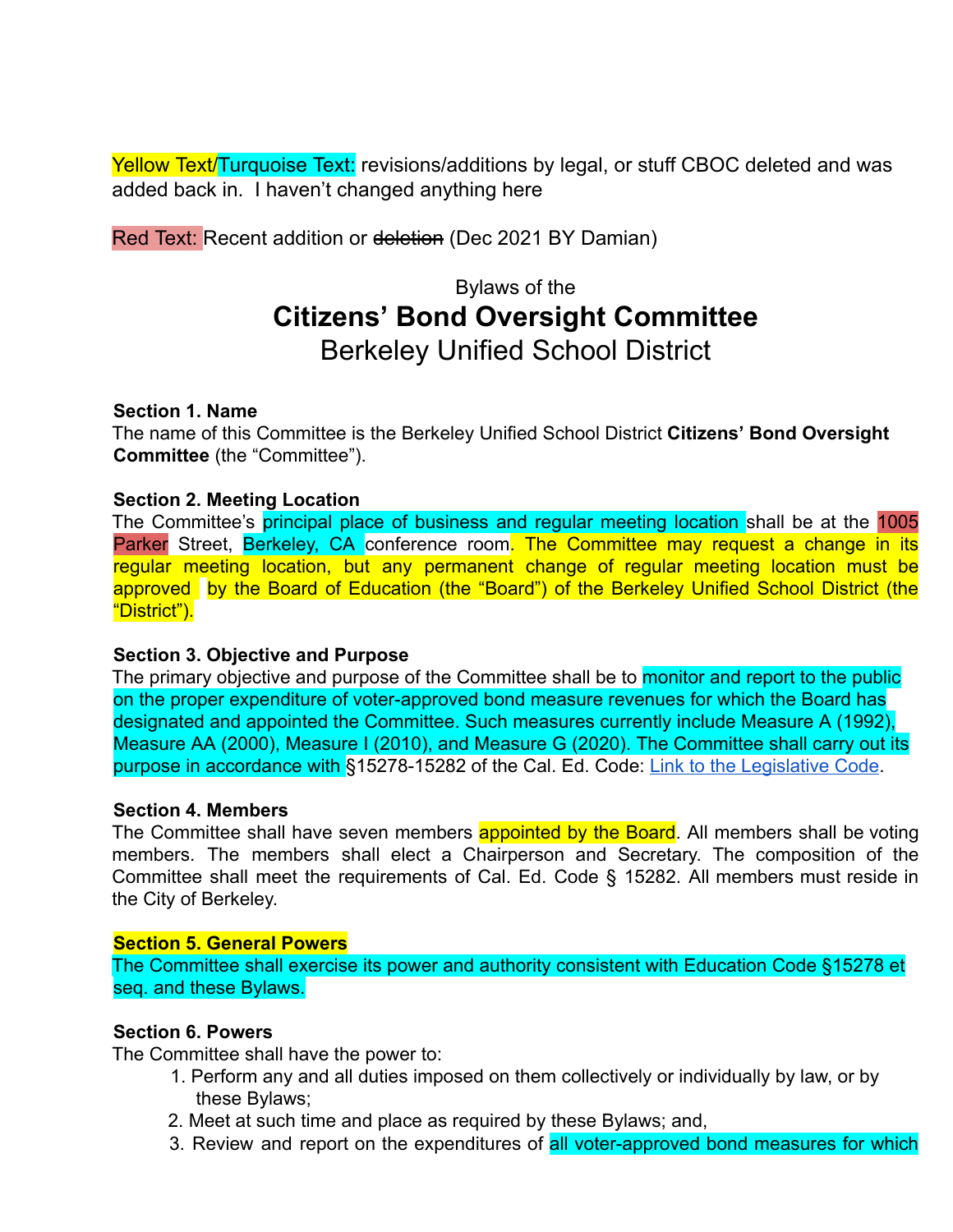the Board has appointed the Committee under Education Code, §15278. The Committee's authority regarding any particular bond measure shall continue until such time as all revenues from that measure have been spent and a final report issued.

# **Section 7. Actions and Reports**

The Committee may engage in the following activities:

1. Receiving and reviewing copies of the annual, independent performance and financial audits required by Cal. Const. Art. XIIIA, § 1(b)(3)(C) & § 1(b)(3)(D): CA Constitution 2. Inspecting District school facilities and grounds to ensure that bond revenues are expended in compliance with the requirements of Cal. Const. Art. XIIIA, § 1(b)(3). 3. Reviewing efforts by the District to maximize bond revenues by implementing efficiency enhancing measures, including, but not limited to:

- a. Mechanisms designed to reduce costs of professional fees.
- b. Mechanisms designed to reduce costs of site preparation.
- c. Recommendations regarding the joint use of core facilities.
- d. Mechanisms designed to reduce costs by incorporating efficiencies in school site design.
- e. Recommendations regarding the use of cost-effective and efficient reusable facility plans.
- 4. The Committee shall cause an annual report to be furnished to the Board, not later than 60 days after the completion of the annual audit of the year-end close of the District's financial records and upon the release of any report to the public. The Committee Chairperson shall present all Committee reports to the Board at a regularly scheduled meeting of the Board.
- 5. The report shall contain the following summary information in appropriate detail: a. Committee's ongoing review summary of activities on the expenditure of bond proceeds;
	- b. Results of whether bond proceeds were expended on project costs consistent with the applicable bond measure and not used on teacher or administrative salaries or other school operating expenses.
	- c. Provide a copy of any report issued to the public in the event the Committee determined bond funds were spent improperly or wastefully.
	- d. The Committee may organize and produce the report in any manner it determines appropriate, and may request reasonable information from the District as needed to complete the report.
- 6. All documents of the Committee are considered public records consistent with the California Public Records Act and shall be made available by the Committee to the public in a manner consistent with District Board Policy.
- 7. The Committee may vote at any of its regular meetings to establish subcommittees for specific tasks. Subcommittees will comply with the Brown Act, pursuant to Govt. Code, § 54952(b) if and as required. The Committee may vote at any of its regular meetings to dissolve any subcommittee formed.

# **Section 8. Terms of Office**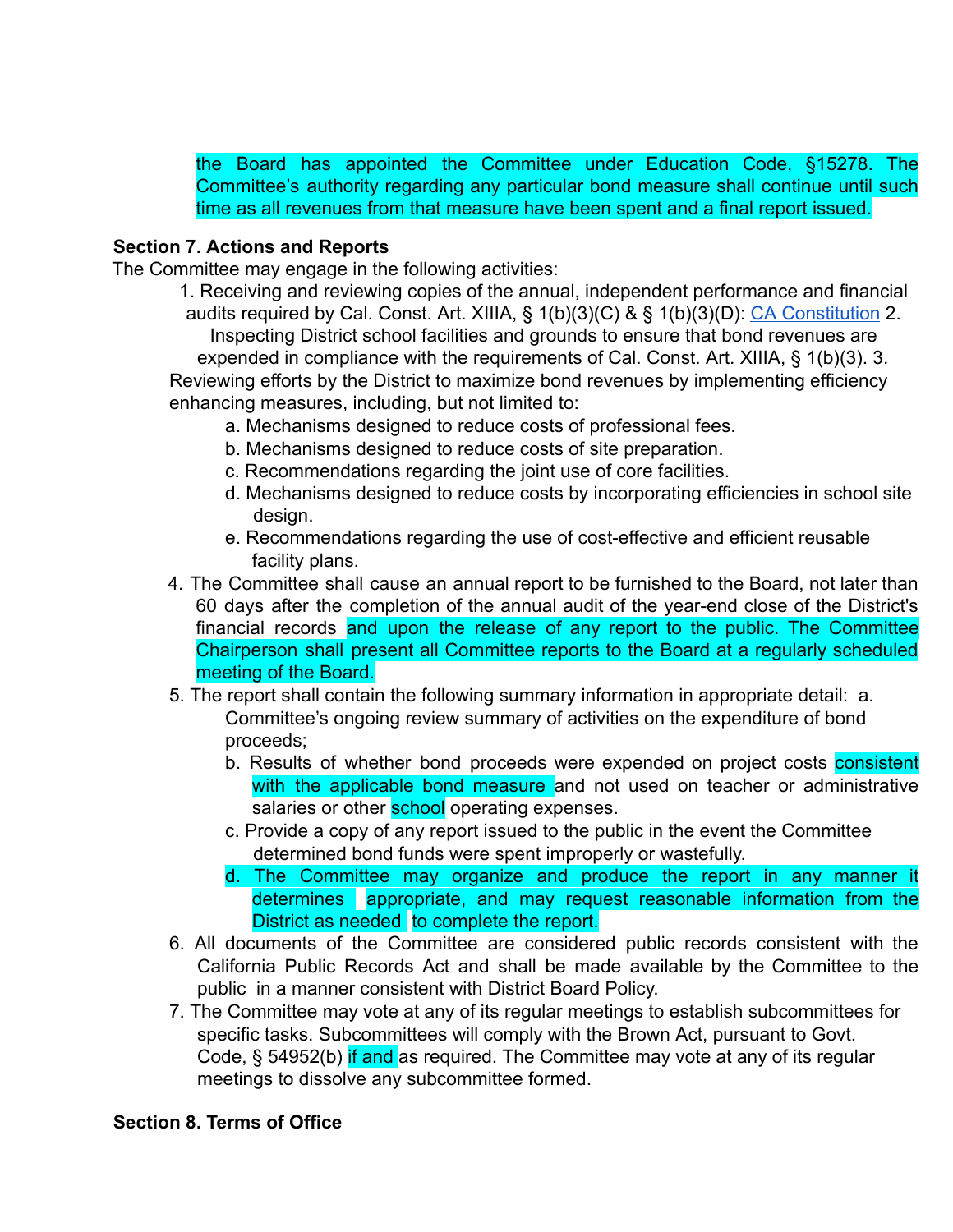Each member shall hold office for two years without compensation. A regular term of office shall begin in March, commencing with the regularly scheduled March quarterly meeting and end at the close of business on the day prior to the regularly scheduled March meeting two years later. A member may apply for a second and/or a third two year term. No person may serve more than three consecutive terms. Sequential terms are not automatic and are subject to approval by the Board. The Board shall be notified of any vacancy and shall have the sole power to fill all vacancies. Any member's term of office may be terminated at any time by a unanimous vote of the Board. The term of office for any member appointed to fill a vacancy, shall be the same as that of the member whose seat was vacated, except that the new member may serve a second and/or third term.

**Section 9. Place of Meetings; Meetings by Telephone or Telecommunication Equipment** All

meetings shall comply with Government Code Section 54950, et seq. (the "Brown Act"). Meetings shall be held at the principal office of the Committee unless otherwise provided by the members, or at such place within the District that has been designated from time to time by resolution of the members. Alternatives to in-person meetings and the use of electronic, telecommunications equipment or other platforms may be used only if consistent with the Brown Act or other applicable law.

## **Section 10. Regular Meetings**

The Committee shall meet at least once a quarter, with a goal to meet approximately once per month. Meetings shall be cancelled if a quorum cannot be established at the time of the meeting. The election of officers shall occur in the month of March of every even-numbered year, except that an election may occur at the first meeting of the Committee and at the meeting immediately after any office becomes vacant before the scheduled election time.

#### **Section 11. Special meetings**

Special meetings of the Committee may be called by the Chairperson or by a majority of the members and called pursuant to Brown Act requirements.

#### **Section 12. Quorum for Meetings.**

Unless the Board increases the size of the Committee to exceed seven members, a quorum shall consist of four members, regardless of vacancies.

# **Section 13. Majority Action as Committee Action**

Every act or decision done or made by a majority of the members present at a meeting duly held at which a quorum is present is the act of the Committee.

#### **Section 14. Conduct of Meetings**

Meetings of the Committee shall be presided over by the Chairperson of the Committee, or, if no such person has been so designated or, in their absence, the Secretary of the Committee or, in the absence of each of these persons, by a temporary Chairperson chosen by a majority of the Members present at the meeting. The Secretary of the Committee shall act as a secretary of all meetings of the Committee, provided that, in their absence, the presiding officer shall appoint another person to act as Secretary of the meeting.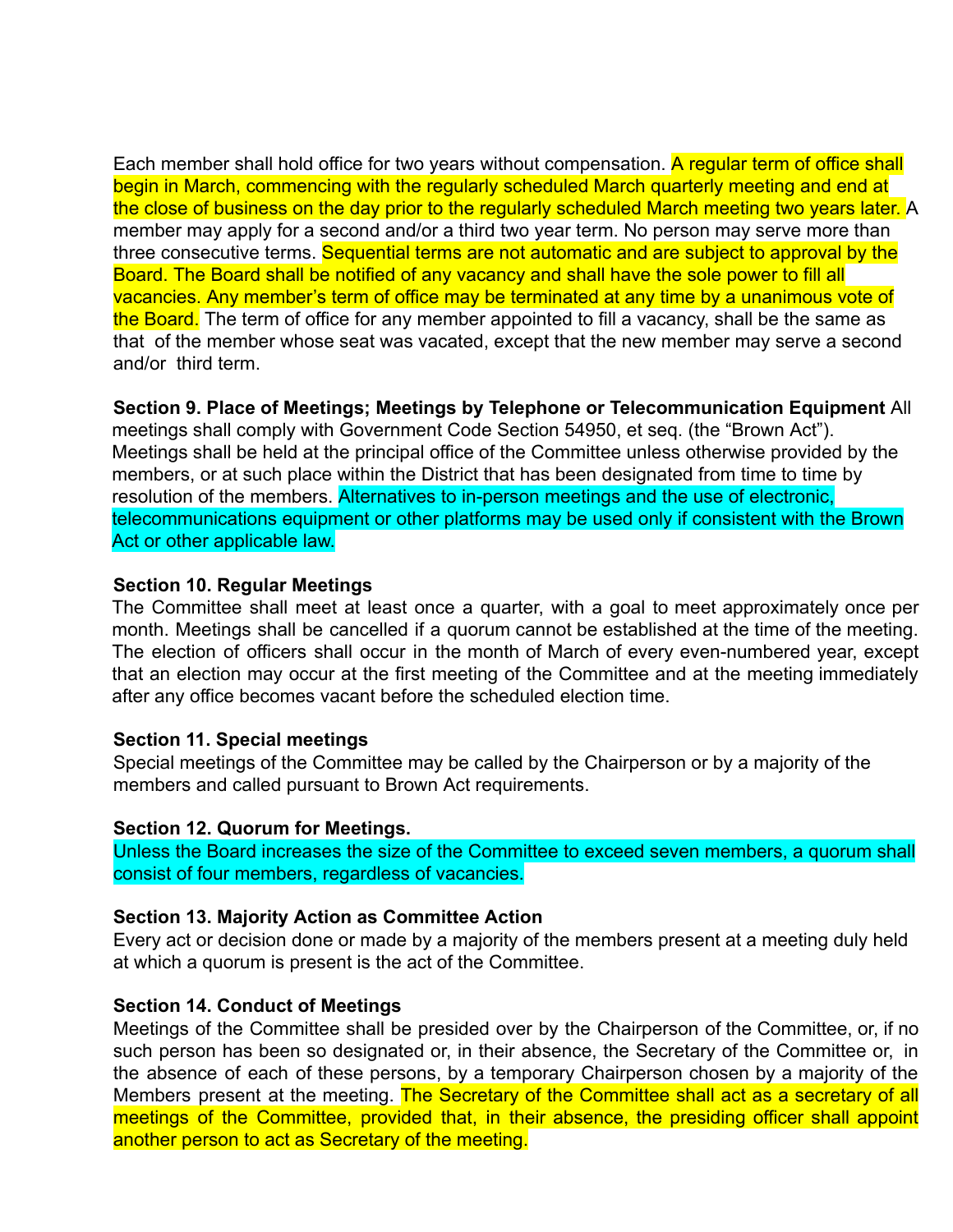# **Section 15. Vacancies**

Vacancies on the Committee shall exist upon the death, removal or resignation of any member. Any member may resign effective upon giving written notice to the Chairperson of the Committee, the Secretary, or the Committee as a whole, unless the notice specifies a later time for the effectiveness of such resignation. Vacancies on the Committee may only be filled by the Board.

# **Section 16. Duties of the Chairperson of the Committee**

The Chairperson of the Committee shall be elected by the members of the Committee. Such election shall occur every two years at the organizational (March) meeting, or at any regular meeting, if the office becomes vacant before the end of the term. They shall assume all duties normally associated with that office.

- 1. The Chairperson of the Committee shall conduct the meetings of the Committee.
- 2. The Chairperson shall, when present, preside at all meetings, and shall see that all orders and resolutions of the Committee are carried into effect.
- 3. The Chairperson shall:
	- a. put to a vote and announce the results of actions taken on questions before the Committee;
	- b. resolve all questions of order (subject to appeal); call special meetings when deemed necessary;
	- c. make reports to the Board as required by these Bylaws or statute, or as may be requested by the Board of Education, and shall exercise and perform such other duties as may be prescribed by the Committee from time to time.

The Chairperson may request aid from the District in the performance of their duties.

# **Section 17. Duties of the Secretary**

The Secretary shall be elected by the members of the Committee and shall:

- 1. Keep at the principal office of the Committee the original, or a copy of the Bylaws, as amended or otherwise altered to date;
- 1. Keep the minutes of all meetings Keep at the principal office of the Committee or at such other place as the Committee may determine, a book of minutes of all meetings,  $r$ ecording therein the time and place of holding a meeting, whether regular or special, how called, how notice thereof was given, the names of those present or represented at the meetings, and the proceedings thereof.
- 2. See that all meeting notices are duly given in accordance with the provisions of these Bylaws or as required by law.
- 3. Be a custodian of Committee records and Ensure that Committee documents, including meeting minutes, bylaws, agendas, etc. are posted on the Committee's website or webpage of the District's website.
- 4. In general, perform all duties incident to the office of Secretary and such other duties as may be required by law, or by these Bylaws, or which may be assigned to them from time to time by the Committee.